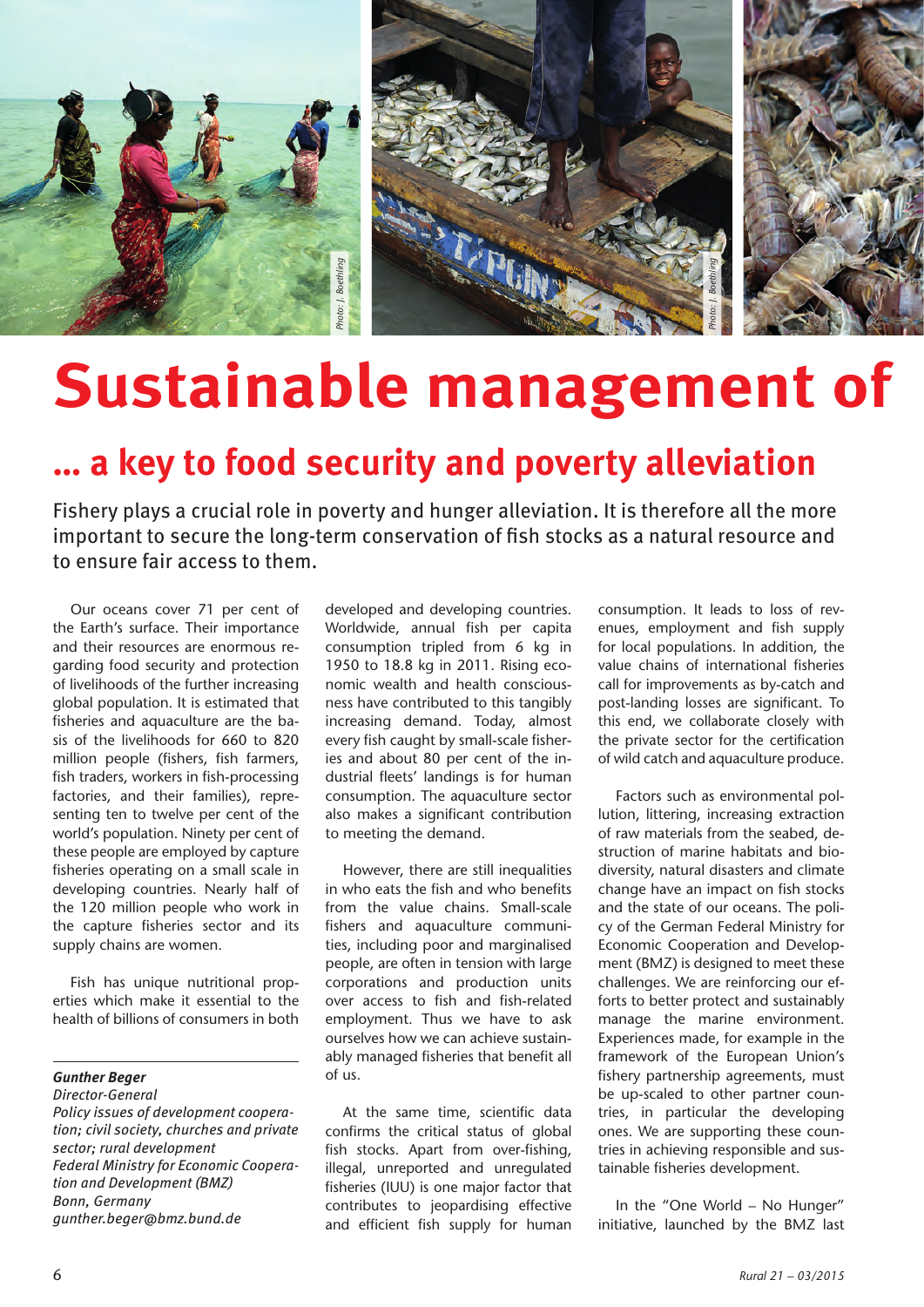

## **fisheries and aquaculture**

year (see also Rural 21, No 1/2015), fish is strategically integrated to reduce hunger and malnutrition in our developing partner countries as well as to ascertain livelihoods for millions of families, including women and minority groups. Together with our international and national partners, German development cooperation is working to improve key issues in the fishery and aquaculture sector in the following areas: (i) combating IUU; (ii) improving value chains; (iii) reducing **Example 12**<br> *Mark gives an also* Rura<br> *Mark gives an also* Rura<br> *mark is strategically*<br>
duce hunger and r<br> *developing partner*<br>
as to ascertain livel<br>
of families, include<br>
minority groups.<br>
international and<br>
Cerman

fish meal and fish oil production from wild catch; (iv) supporting small-scale fisheries through the application of the Food and Agriculture Organization (FAO) Code of Conduct for Responsible Fisheries and the Voluntary Guidelines for Sustainable Small-Scale Fisheries; (v) supporting cross-country fishery agreements for a joint and efficient governance of fish stocks and their exploitation; (vi) promoting sustainable aquaculture; (vii) certifying of capture fisheries and aquaculture

produce, and (viii) respecting human rights and social standards in the fisheries sector.

Our goal is to eradicate hunger and malnutrition and to put in place a basis for making sure that future generations of a growing world population will be able to feed themselves. Therefore, the BMZ welcomes the focus of the current Rural 21 issue as sustainably managed fisheries contribute significantly to reaching this goal.

### **… a huge challenge for development cooperation**

The global demand for fish and fish products is continuously increasing. However, fisheries management is still insufficient, leading to over-exploitation, illegal fishing and massive post-harvest losses. Our authors describe what has to be done.

Globally, 158 million tonnes of fish was produced in 2012: 11.6 from inland fisheries, 79.7 from marine capture fisheries, 41.9 from inland aquaculture and 24.7 from marine aquaculture. From these landings, 136 million tonnes was used for human

### *Dr Mark Prein, Dr Mecki Kronen, Kai Wiegler*

*GIZ Project Team Sustainable Fisheries and Aquaculture Deutsche Gesellschaft für Internationale Zusammenarbeit (GIZ) GmbH Eschborn, Germany*  mark.prein@giz.de

consumption. This amount, however, does not represent all global catches. The UN Food and Agriculture Organization (FAO) only receives information of an estimated 70 per cent of all commercially targeted fish stocks. Catches of small-scale fisheries are often underestimated or not included in national fishery statistics.

Fishes are among the most efficient converters of feed into high quality food. Their carbon footprint is low compared to that of other animals that we eat. More than 1.5 billion people cover about 20 per cent, and another three billion people 15

per cent of their daily per capita protein consumption from fish. In 2010, fish as a protein source was twice as important as poultry and three times as large as cattle. Fish is directly used for human consumption and indirectly as fishmeal for aquaculture and poultry or livestock feed. Three quarters of all countries where fish represents more than half of daily protein consumption are amongst the poorest countries of the world, with insufficient nutritional supply. However, inadequate handling and processing methods can lead to quality and nutritional loss and, in turn, substantial economic losses. Specific require-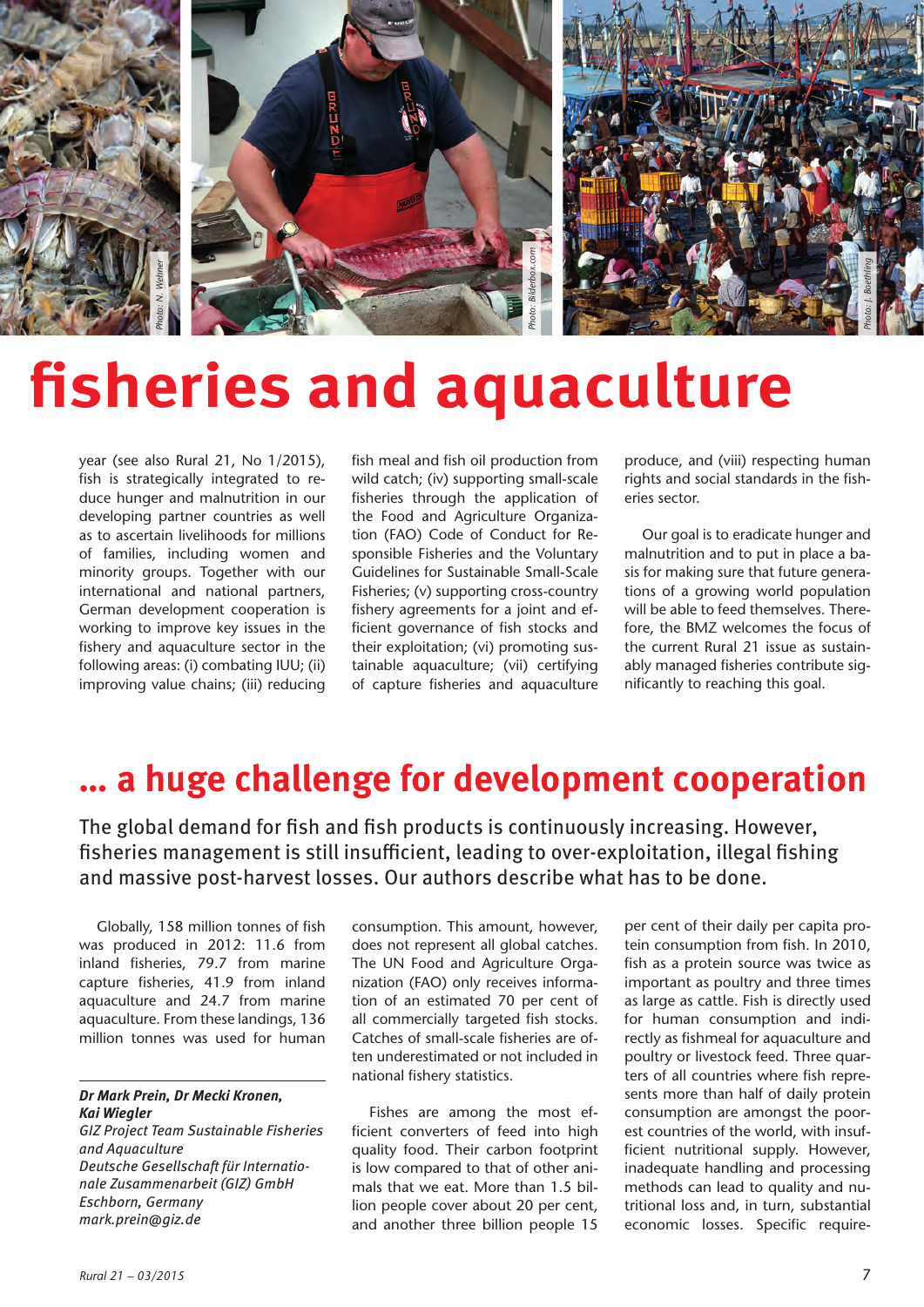# Focus **Follow**



*February 2012: Greenpeace activists protesting against foreign overfishing in Senegalese waters. "Stop fishing away Africa's Future" says the French banner. The 120 meter long Russian super trawler "Mikhail Verbitsky" is an example of unsustainable fishing practices by foreign super trawlers in the region. Photo: laif*

ments and preservation techniques are needed to preserve the nutritional quality of fish, extend its shelflife, minimise the activity of bacteria spoilage and avoid losses caused by poor handling.

### $\blacksquare$  Pressure is building up on the resource

The FAO estimates that approximately 30 per cent of all fish stocks are over-exploited, while 57 per cent are fully exploited, and only 13 per cent of the stocks are subject to low or moderate fishing pressure. The International Union for Conservation of Nature and Natural Resources (IUCN) has already drawn up a long list of fish and marine species that are threatened or at risk. The World Bank has examined the economic impact of this development. It estimates that poor fisheries management costs roughly 56 billion euro annually. Over the last 30 years, losses in economic potential have amounted to over two trillion euro. Public awareness about facts and figures has triggered a rising expectation to urgently restore fish stocks and sustainable production levels. But this is not an easy task.

Fisheries can be grouped into two main categories: small-scale and industrial fisheries. Compared to small-scale fisheries, characteristics of large-scale industrial fisheries are an increasing ocean area that is fished, reduced labour intensity, increased supply to external and global markets, increased energy consumption and often the use of environmentally unfriendly catch and production methods. In 2010, there were about 4.36 million fishing vessels in the world, 3.23 million vessels (74 %) of which are considered to operate in marine waters and 1.13 million in inland waters. World-wide subsidies of fishing fleets amount to an annual range of about 20 billion euros. Although catches are increasingly smaller due to over-fished and reduced fish stocks, innovative technology leads to fishing vessels progressively equipped with more effective, capital intensive and less environmentally friendly catch methods.

Whereas fish stocks are constantly decreasing, high economic and population pressure and poverty are causing the number of small-scale fishing vessels operating in near shore areas of coastal countries to grow. Although global capture fisheries have remained

at a relatively stable level, an increasing number of parties will want a share of this catch in future. This is a clear indicator of progressive over-fishing, i.e. an exploitation that exceeds the maximum sustainable yield (MSY) – the defined natural productivity level of our marine stocks that can be harvested sustainably. Additional signs of overfishing include the decreasing size of targeted fish towards immature individuals. Shifts in species compositions in the fished ecosystems indicate a strong reduction in the biomass and abundance of high-value larger predator species (e.g. sharks, billfish, tunas and groupers) and increases in biomass and abundance of smaller short-lived species (e.g. small pelagic fish and cephalopods).

Illegal, unreported and unregulated fisheries (IUU) – including unauthorised fishing gear and lack of catch documentation – accounts for at least 15 per cent of world catches globally, i.e. roughly 11 to 26 million tonnes of fish per year, or 10 to 23 billion euros in loss of revenues for the coastal countries concerned. IUU contributes to reducing the food supply of coastal countries.

### Nearly a third is lost

Fish not worth landing commercially, such as by-catch of non-targeted species, legally undersized, lowquality, partially damaged or spoilt fish, can end up dumped overboard. Global discard rates of the world's total capture fisheries are estimated at eight per cent, with a lower rate of 3.7 per cent for small-scale fisheries. This equals losses in food supply of 10 to 12 million tons of fish annually.

As a very perishable food, fish is susceptible to high post-harvest losses after landing, either in quantity or quality, due to post-harvest handling during transports, storage, processing, on the way to markets or in markets waiting to be sold. Globally, 27 per cent of landed fish is lost or wasted from landing to consumption. While this is particularly crucial to food security and income in developing coun-